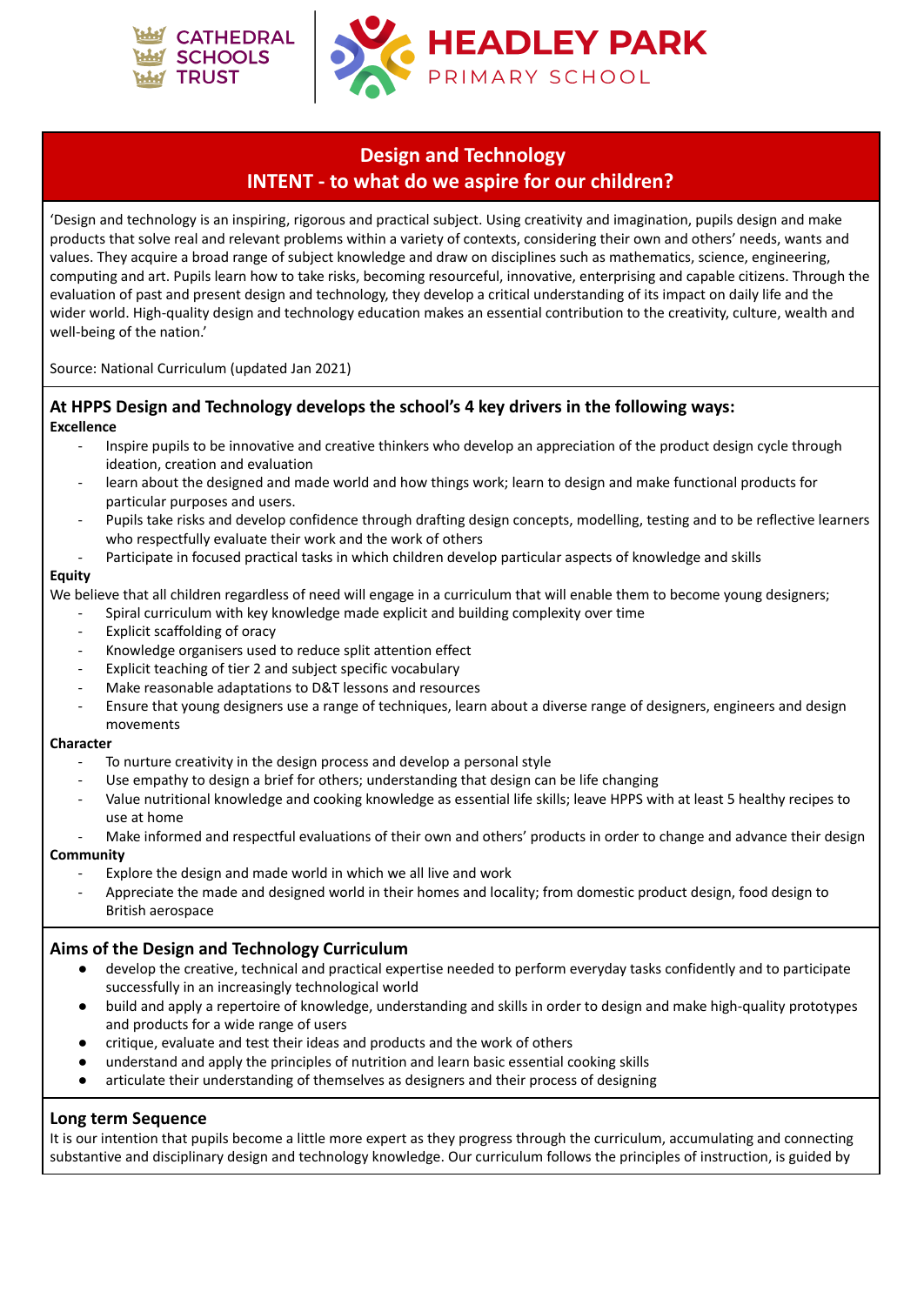



#### understanding how the memory works and cognitive load theory. Our curriculum starts in EYFS and that is outlined below:

#### What is the National Curriculum subject content that is supported by the EYFS provision and practice? Art and Design

Art, craft and design embody some of the highest forms of human creativity. A high-quality art and design education should engage, inspire and challenge pupils, equipping them with the knowledge and skills to experiment, invent and create their own works of art, craft and design. As pupils progress, they should be able to think critically and develop a more rigorous understanding of art and design. They should also know how art and design both reflect and shape our history, and contribute to the culture, creativity and wealth of our nation. Pupils should be taught:

- to use a range of materials creatively to design and make products
	- to use drawing, painting and sculpture to develop and share their ideas, experiences and imagination
- to develop a wide range of art and design techniques in using colour, pattern, texture, line, shape, form and space  $\bullet$
- about the work of a range of artists, craft makers and designers, describing the differences and similarities between different practices and disciplines, and making links to their  $\bullet$ own work

| Play and exploration experiences that support the foundational knowledge and skills for the subject. |                                                                                                                                                                                                                                                                                                                                                                                                                                                                                                                                                                                                                                                                                                                                                                         |                                                                                                                                                                                                                                                                                                                                                                                                                                                                                                                                                                                                                                                                                                                                                                                                                                                                                                                                                 |                                                                                                 |  |  |  |  |
|------------------------------------------------------------------------------------------------------|-------------------------------------------------------------------------------------------------------------------------------------------------------------------------------------------------------------------------------------------------------------------------------------------------------------------------------------------------------------------------------------------------------------------------------------------------------------------------------------------------------------------------------------------------------------------------------------------------------------------------------------------------------------------------------------------------------------------------------------------------------------------------|-------------------------------------------------------------------------------------------------------------------------------------------------------------------------------------------------------------------------------------------------------------------------------------------------------------------------------------------------------------------------------------------------------------------------------------------------------------------------------------------------------------------------------------------------------------------------------------------------------------------------------------------------------------------------------------------------------------------------------------------------------------------------------------------------------------------------------------------------------------------------------------------------------------------------------------------------|-------------------------------------------------------------------------------------------------|--|--|--|--|
| Continuous provision play experiences with<br>provocations to enhance Art and Design.                | Core books that link to foundational<br>experiences and knowledge.                                                                                                                                                                                                                                                                                                                                                                                                                                                                                                                                                                                                                                                                                                      | Possible adult planned experiences and<br>contexts for interactions that support<br>thinking about Art and Design                                                                                                                                                                                                                                                                                                                                                                                                                                                                                                                                                                                                                                                                                                                                                                                                                               | Key vocabulary that might be introduced<br>and practised in interactions in<br>play/activities. |  |  |  |  |
| Colour mixing; primary colours<br>٠<br>and secondary.<br>Child-led activities.                       | Art inspired by the books we are reading<br>Nursery:<br>Term 1: Mouse Paint<br>Term 2: Goldilocks and the three bears<br>Term 3: Dear Zoo<br>Term 4: Hungry Caterpillar<br>Term 5; Polar bear, polar bear<br>Term 6: The best loved bear<br>Reception;<br>Term 1: Colour Monster<br>Term 2; Stanley's Stick<br>Term 3; The Tiger who came to tea<br>Term 4: Jack and the beanstalk<br>Term 5: Handa's surprise<br>Term 6: Peepo<br>Artist/illustrator of the term in Reception.<br>Term 1 colour mixing Sir Frank Bowling<br>Term 2 transient/land art Andy Goldsworthy<br>Term 3 tigers Rousseau<br>Term 4<br>Term 5 Lubaina Himid - cut out people/life<br>size figures.<br>Term 6 - look at illustrations in books. What<br>did illustrations look like in the past? | Drawing self -portraits<br>٠<br>Drawing and painting pictures of<br>٠<br>their family.<br>Transient/land art - Art without<br>$\bullet$<br>Glue using a variety of resources<br>both natural and man -made.<br>Inspired by Autumn.<br>• Art work inspired by books.<br>Designing and creating a house for<br>$\bullet$<br>an animal. Adapting work where<br>necessary.<br>• Leaf man link - Creating their own pictures<br>using Autumn leaves.<br>. Exploring a range of media throughout the<br>year - pens, pencils, crayons, pastels, poster<br>paint, watercolours, brusho inks, wool,<br>material etcto name some.<br>. Outdoor art using a range of mark making<br>materials such as paint rollers and different<br>sized brushes on a large scale. (Weekly<br>Forest school sessions in Reception)<br>. Craft Area enables children to self-select<br>resources that they need / want to test out<br>including masking tape and glue to |                                                                                                 |  |  |  |  |

| Year<br>group  | <b>Cooking and</b><br>nutrition | <b>Mechanisms</b> | <b>Structures</b> | <b>Textiles</b> | <b>Electrical systems</b>                                                                                                             | <b>Digital world</b><br><b>New</b> |
|----------------|---------------------------------|-------------------|-------------------|-----------------|---------------------------------------------------------------------------------------------------------------------------------------|------------------------------------|
|                |                                 |                   |                   |                 | Aside from Electrical systems and Digital world, which is KS2 only, each of these acts as the focus for a unit within each year group |                                    |
|                | Fruit and vegetables            | Moving storybook  | Windmills         | Puppets         |                                                                                                                                       |                                    |
| $\mathbf{1}$   | Smoothie                        | Wheels and axles  |                   |                 |                                                                                                                                       |                                    |
|                | A balanced diet                 | Moving monsters   | Baby bear's chair | Pouches         |                                                                                                                                       |                                    |
| $\overline{2}$ |                                 | Ferris wheels     |                   |                 |                                                                                                                                       |                                    |
|                | Eating seasonally               | Pneumatic toys    | Castles           | Cushions        | Static electricity                                                                                                                    | Electronic charm                   |
| 3              |                                 |                   |                   |                 |                                                                                                                                       |                                    |
|                | Adapting a recipe               | Slingshot cars    | Pavilions         | Fastenings      | Torches                                                                                                                               | Mindful moments                    |
| 4              |                                 |                   |                   |                 |                                                                                                                                       | timer                              |
|                | What could be                   | Pop-up books      | <b>Bridges</b>    | Stuffed toys    | Electric greetings cards                                                                                                              | Monitoring devices                 |
| 5              | healthier?                      |                   |                   |                 |                                                                                                                                       |                                    |
|                | Come dine with me               | Automata toys     | Playgrounds       | Waistcoats      | Steady hand games                                                                                                                     | Navigating the world               |
| $\bf 6$        |                                 |                   |                   |                 |                                                                                                                                       |                                    |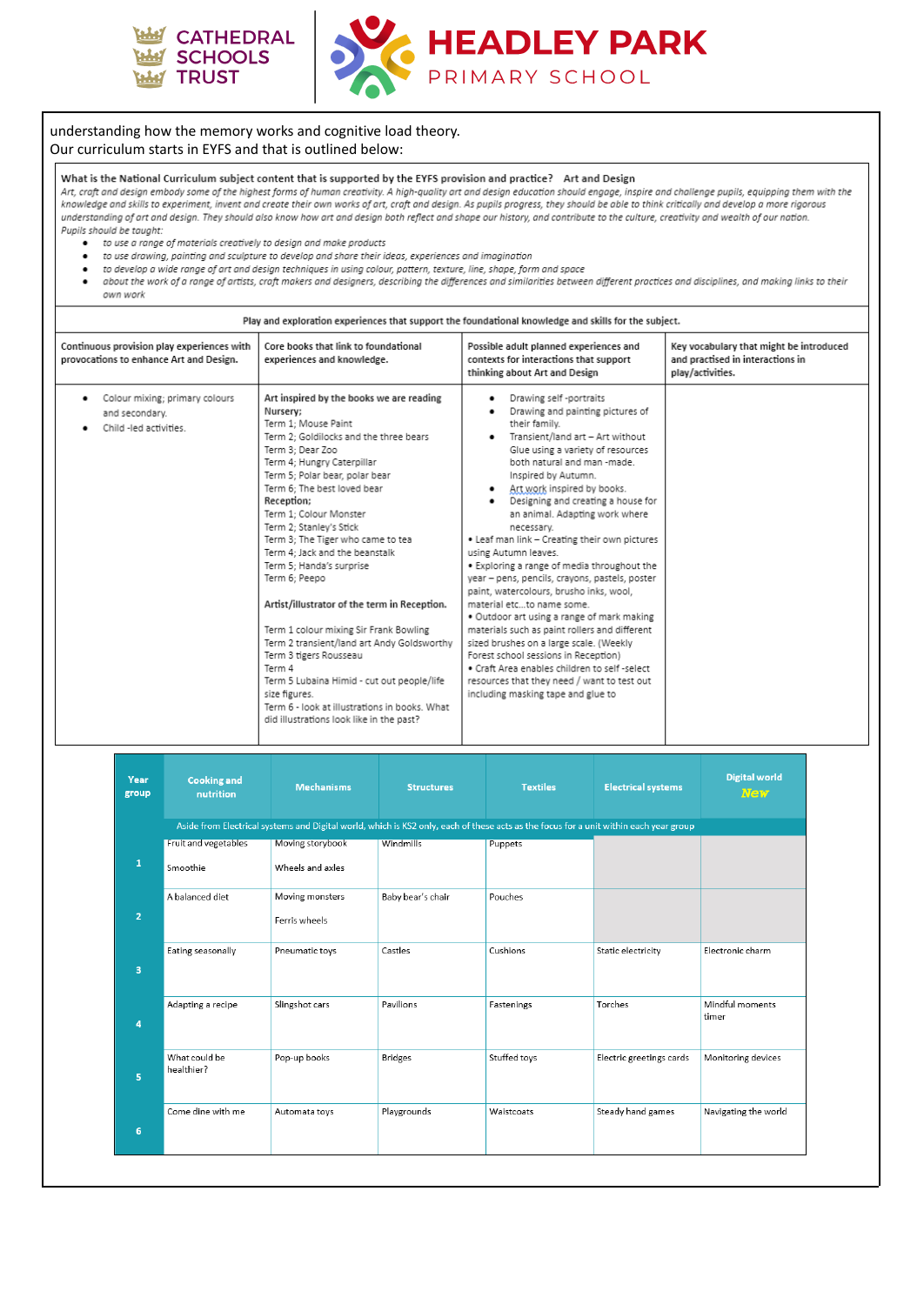



|        | Term 1                      | Term 2                              | Term 3               | Term 4                      | Term 5                   | Term 6               |
|--------|-----------------------------|-------------------------------------|----------------------|-----------------------------|--------------------------|----------------------|
| Year 1 | Moving story<br>book        | Windmills                           | Smoothies            | Wheels and<br>Axles         | Puppets                  | Personal project     |
| Year 2 | Making a pouch              | Making a<br>moving monster          | Baby Bear's<br>Chair | Fairground<br>Wheel         | A Balanced Diet          | Personal project     |
| Year 3 | Cushions                    | <b>Static Electricity</b>           | <b>Pneumatic Toy</b> | Eating<br>Seasonally        | Constructing a<br>Castle | Personal Project     |
| Year 4 | Adapting a<br>Recipe        | <b>Torches</b>                      | Slingshot Car        | Pavilions                   | <b>Fastenings</b>        | Electronic<br>Charms |
| Year 5 | What Could Be<br>Healthier? | Electrical<br><b>Greeting Cards</b> | Stuffed Toy          | <b>Bridges</b>              | Eating<br>Seasonally     | Pop Up Books         |
| Year 6 | Playgrounds                 | Automata                            | Come Dine with<br>Me | <b>Steady Hands</b><br>Game | Waistcoats               | Eating<br>Seasonally |

A full [curriculum](https://drive.google.com/file/d/1F27VaAti_oPq6jNGfHjAYDkGeCf8flPY/view?usp=sharing) overview can be found here.

**Knowledge organisers** are used for each unit. Summary of the main reasons for use below:

- Conveys the core knowledge in one place
- A reference point for pupils and teachers
- Used to support questioning and retrieval
- Used in books to support participation
- Highlights key vocabulary
- Reduces split attention effect

An example of a KS1 [Knowledge](https://drive.google.com/file/d/1i3L3ik65_cwWSf4nyl22LpSQKrMKJmf9/view?usp=sharing) Organiser can be found here An example of a KS2 [Knowledge](https://drive.google.com/file/d/1QDO1dpFJ3ODIYOaXT23OthYVJEU_2C0m/view?usp=sharing) Organiser can be found here

## **Disciplinary Knowledge**

There are 4 core strands run through each unit (with cooking and nutrition as the focus on one unit per year) giving children an opportunity to revisit and deepen their understanding of these across the curriculum.

- Design
- Make
- Evaluate
- Technological Knowledge
- Cooking and nutrition

An overview of the [progression](https://drive.google.com/file/d/1u3YxgF39f9jWZIX9Zo2KZKXmz3or6dsl/view?usp=sharing) of skills.

Sequence of vocabulary [progression](https://drive.google.com/file/d/1uVn5kkGR7nXSDC09nymdlSJZPD5oCD_D/view?usp=sharing)

An example of the progression in the core strand of design can be found below: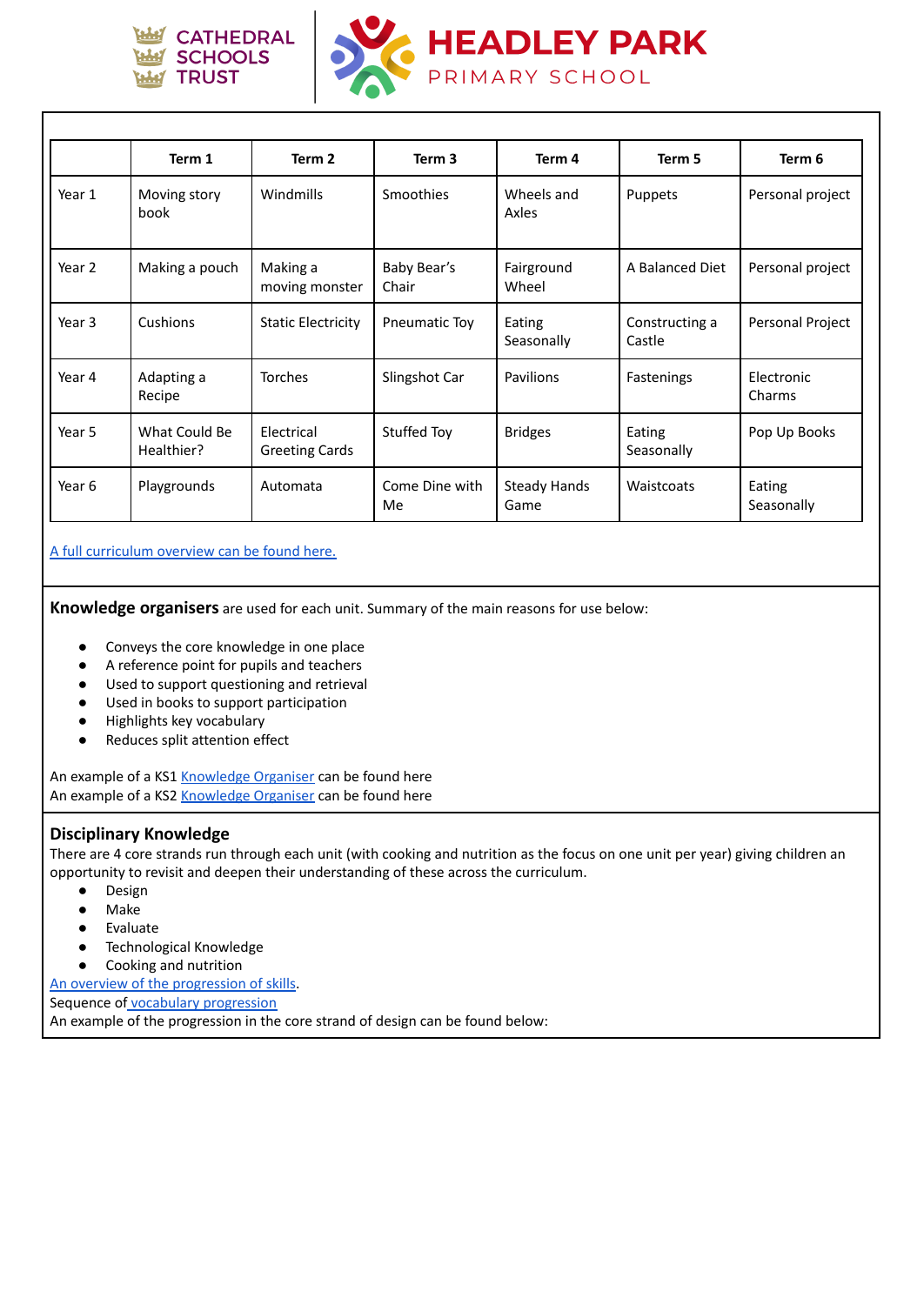



|                               |                                      | Key stage 1                                                                                                                                                                                                                                                                                                                                                       |                                                                                                                                                                                                                                                                                                                                                   | Key stage 2                                                                                                                                                                                                                                                                                          |                                                                                                                                                                                                                                      |                                                                                                                                                                                           |                                                                                                                                                                                                                                                                                                                                                                                         |
|-------------------------------|--------------------------------------|-------------------------------------------------------------------------------------------------------------------------------------------------------------------------------------------------------------------------------------------------------------------------------------------------------------------------------------------------------------------|---------------------------------------------------------------------------------------------------------------------------------------------------------------------------------------------------------------------------------------------------------------------------------------------------------------------------------------------------|------------------------------------------------------------------------------------------------------------------------------------------------------------------------------------------------------------------------------------------------------------------------------------------------------|--------------------------------------------------------------------------------------------------------------------------------------------------------------------------------------------------------------------------------------|-------------------------------------------------------------------------------------------------------------------------------------------------------------------------------------------|-----------------------------------------------------------------------------------------------------------------------------------------------------------------------------------------------------------------------------------------------------------------------------------------------------------------------------------------------------------------------------------------|
| Kapow                         | Strands:                             | Year 1                                                                                                                                                                                                                                                                                                                                                            | Year 2                                                                                                                                                                                                                                                                                                                                            | Year 3                                                                                                                                                                                                                                                                                               | Year 4                                                                                                                                                                                                                               | Year 5                                                                                                                                                                                    | Year 6                                                                                                                                                                                                                                                                                                                                                                                  |
| Design                        | <b>Structures</b>                    | • Learning the<br>importance of a clear<br>design criteria<br>· Including individual                                                                                                                                                                                                                                                                              | • Generating and<br>communicating ideas<br>using sketching and<br>modelling                                                                                                                                                                                                                                                                       | · Designing a castle<br>with key features to<br>appeal to a specific<br>person/purpose                                                                                                                                                                                                               | · Designing a stable<br>pavilion structure that<br>is aesthetically<br>pleasing and selecting<br>materials to create a                                                                                                               | · Designing a stable<br>structure that is able<br>to support weight<br>• Creating frame                                                                                                   | · Designing a<br>playground featuring a<br>variety of different<br>structures, giving<br>careful consideration                                                                                                                                                                                                                                                                          |
| Make                          |                                      | preferences and<br>requirements in a<br>design                                                                                                                                                                                                                                                                                                                    | · Learning about<br>different types of<br>structures, found in<br>the natural world and<br>in everyday objects                                                                                                                                                                                                                                    | · Drawing and<br>labelling a castle<br>design using 2D<br>shapes, labelling:<br>-the 3D shapes that<br>will create the<br>features - materials<br>need and colours                                                                                                                                   | desired effect<br>· Building frame<br>structures designed to<br>support weight                                                                                                                                                       | structure<br>with focus on<br>triangulation                                                                                                                                               | to how the structures<br>will be used.<br>considering effective<br>and ineffective<br>designs                                                                                                                                                                                                                                                                                           |
| <b>Evaluation</b>             |                                      |                                                                                                                                                                                                                                                                                                                                                                   |                                                                                                                                                                                                                                                                                                                                                   | · Designing and/or<br>decorating a castle<br>tower on CAD<br>software                                                                                                                                                                                                                                |                                                                                                                                                                                                                                      |                                                                                                                                                                                           |                                                                                                                                                                                                                                                                                                                                                                                         |
| <b>Technical</b><br>knowledge | Mechanisms/<br>Mechanical<br>systems | · Explaining how to<br>adapt mechanisms,<br>using bridges or<br>guides to control the<br>movement<br>· Designing a moving<br>story book for a given<br>audience<br>· Designing a vehicle<br>that includes wheels.<br>axles and axle holders.<br>which will allow the<br>wheels to move<br>• Creating clearly<br>labelled drawings<br>which illustrate<br>movement | • Creating a class<br>design criteria for a<br>moving monster<br>· Designing a moving<br>monster for a specific<br>audience in<br>accordance with a<br>design criteria<br>· Selecting a suitable<br>linkage system<br>to produce the desired<br>motions<br>· Designing a wheel<br>Selecting appropriate<br>materials based on<br>their properties | · Designing a toy<br>which uses a<br>pneumatic system<br>· Developing design<br>criteria from a design<br>brief<br>· Generating ideas<br>using thumbnail<br>sketches and exploded<br>diagrams<br>. Learning that<br>different types of<br>drawings are used in<br>design to explain ideas<br>clearly | · Designing a shape<br>that reduces air<br>resistance<br>· Drawing a net to<br>create a structure<br>from<br>• Choosing shapes<br>that increase or<br>decrease speed as a<br>result of air resistance<br>· Personalising a<br>design | · Designing a pop-up<br>book which uses a<br>mixture of structures<br>and mechanisms<br>• Naming each<br>mechanism, input and<br>output accurately<br>· Storyboarding ideas<br>for a book | · Experimenting with a<br>range of cams,<br>creating a design for<br>an automata toy based<br>on a choice of cam to<br>create a desired<br>movement<br>· Understanding how<br>linkages change the<br>direction of a force<br>• Making things move<br>at the same time<br>· Understanding and<br>drawing<br>cross-sectional<br>diagrams to show the<br>inner-workings of the<br>automata |

# **IMPLEMENTATION - how will we deliver the curriculum?**

## **Linking Curriculum and Pedagogy**

Our design and technology curriculum is taught across each year in modules that enable pupils to study in depth key skills and vocabulary and demonstrate their understanding. Each module builds upon prior learning and these are strategically planned throughout the academic year with opportunities to introduce and revisit key concepts in order to deepen pupil understanding and embed learning.

Design Technology is taught across each year group in double modules every week for 3 weeks a term before swapping with Art and Design. Each module aims to activate and build on prior learning, including EYFS, to ensure better cognition and retention. Each module is carefully sequenced to allow for prior learning to be built upon and skills to be practiced and advanced.

| Week 1    |           |         | Week 2    | Week 3    |                  |  |
|-----------|-----------|---------|-----------|-----------|------------------|--|
| PE        | Geography | PE      | History   | PE        | Computing        |  |
| Music     | RE        | Music   | <b>RE</b> | Music     | <b>RE</b>        |  |
| Geography | PE        | History | PE        | Computing | PE               |  |
| Art       | Art       | Art     | Art       | Art       | Art              |  |
| Maths     | Geography | Maths   | History   | Maths     | <b>Computing</b> |  |

| Week 4    |           |         | Week 5    | Week 6    |                  |  |
|-----------|-----------|---------|-----------|-----------|------------------|--|
| PE        | Geography | PE      |           | PE        | <b>Computing</b> |  |
| Music     | RE        | Music   | <b>RE</b> | Music     | <b>RE</b>        |  |
| Geography | PE        | History | PE        | Computing | PE               |  |
| דכו       | DT        | DT      | דמ        | דמ        |                  |  |
| Maths     | Geography | Maths   | History   | Maths     | Computing        |  |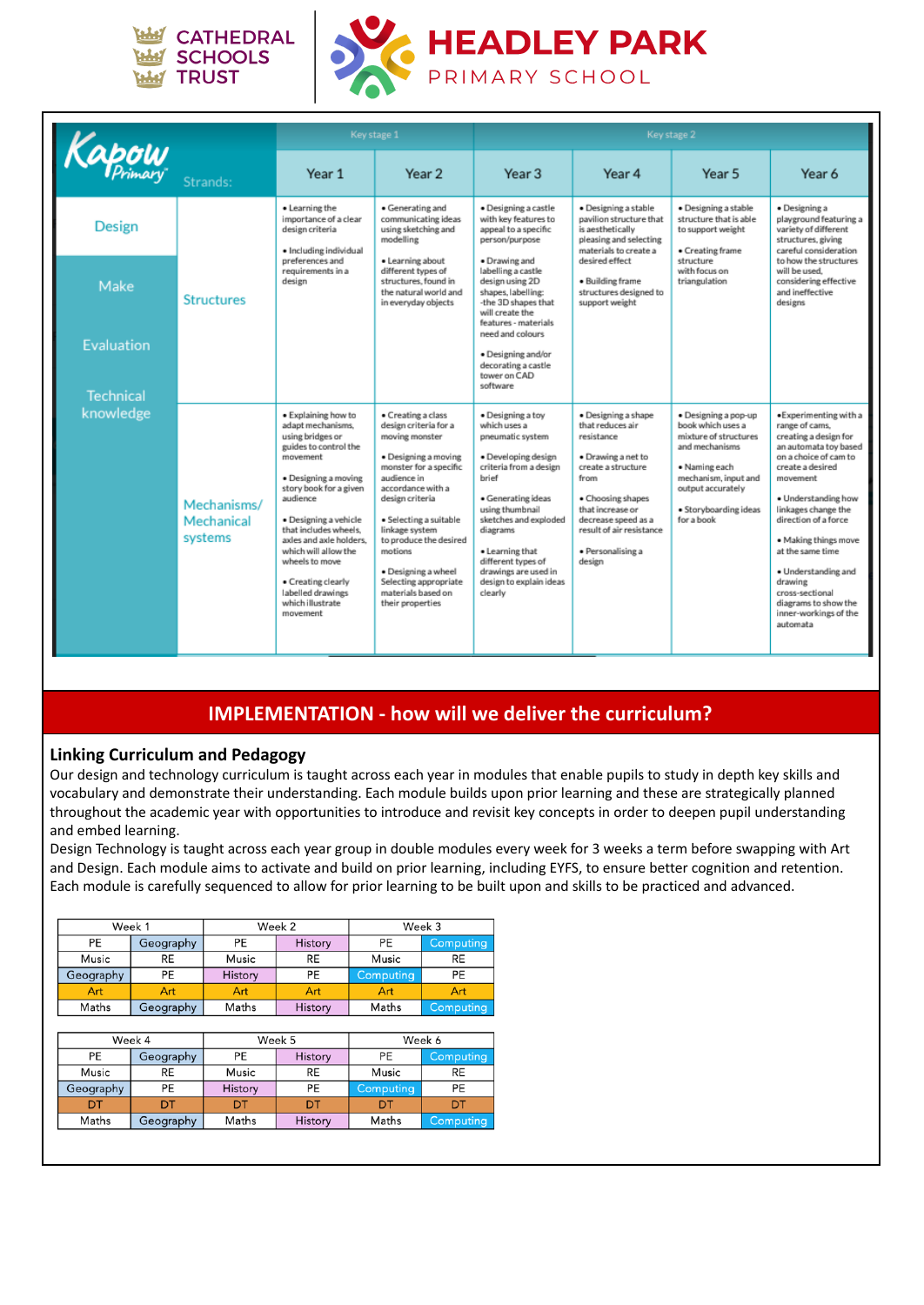



**HEADLEY PARK** 

PRIMARY SCHOOL

## **High quality outcomes: Book study of pupils' sketchbooks…**

- demonstrates pride and effort
- captures increasing understanding of art and design concepts and knowledge
- demonstrates a clear sequence of learning
- vocabulary used correctly where appropriate
- demonstrates that learners are thinking artistically

## Art & DT [instagram](https://www.instagram.com/headleyparkart/?hl=en-gb)

Art & Design imovie - a termly round up of the creative successeses/celebration of learning

The school environment represents and reflects the successes of the curriculum